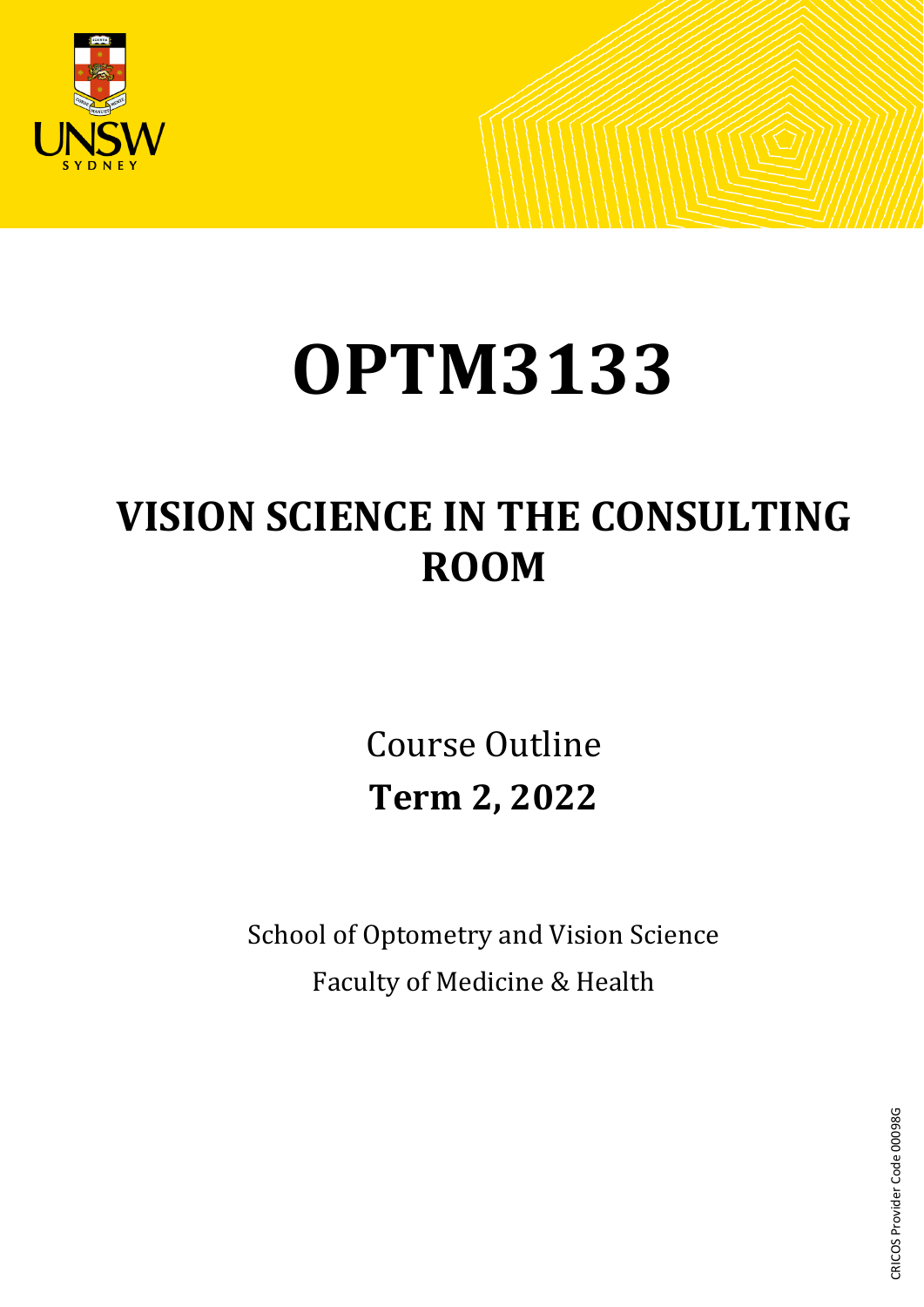## **Table of Contents**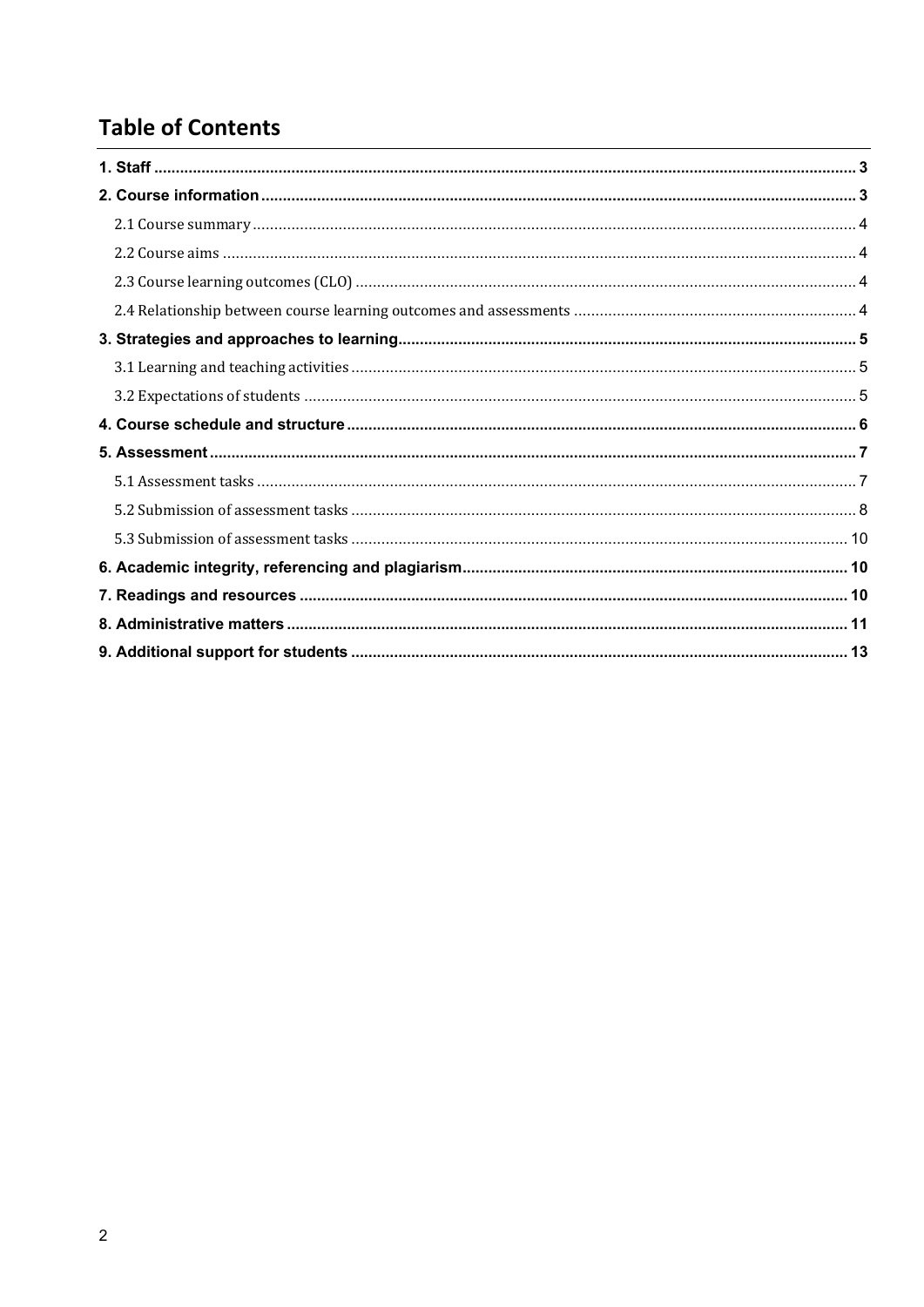<span id="page-2-0"></span>

| <b>Position</b>        | <b>Name</b>                          | Email                        |                                    | <b>Contact Details</b> |
|------------------------|--------------------------------------|------------------------------|------------------------------------|------------------------|
| Course<br>Convenor     | Dr Revathy Mani                      | revathy.mani@unsw.ed<br>u.au | By appointment                     | By email               |
| Associate<br>Lecturers | Mr Gauri Shrestha<br>Ms Suki Jaiswal |                              | Please contact via course convenor |                        |
| Manager                | Pre-clinic lab Dr Dale Larden        | d.larden@unsw.edu.au         | By appointment                     | By email               |

# <span id="page-2-1"></span>**2. Course information**

Units of credit: 6

Pre-requisite(s): OPTM2133: The Clinical Environment

Teaching times and locations: Please refer to Moodle and my.unsw.edu.au

[http://www.timetable.unsw.edu.au](http://www.timetable.unsw.edu.au/)

| Component       | <b>HPW</b>     | Day & Time                 | Location            |
|-----------------|----------------|----------------------------|---------------------|
| Lecture         | 1              | Mon 3 pm-4 pm              | Online              |
| Lecture         | $\mathbf{1}$   | Wed 9 am-10 am             | Online              |
| Pre-clinical    | $\overline{2}$ | Tue 12pm-2pm               | Preclinical lab,    |
| laboratory      |                | Wed 11am-1pm               | <b>Rupert Myers</b> |
| Week 1-5, 7-10) |                | Wed 1pm-3pm                | <b>Building</b>     |
|                 |                | Thu 11am-1pm               |                     |
|                 |                | Fri 9:00-11:00am           |                     |
| Pre-lab work    | 1              | <b>Prior to Practicals</b> | Moodle              |
| Moodle revision | 1              | <b>Prior to Practicals</b> | Moodle              |
| <b>TOTAL</b>    | 5              |                            |                     |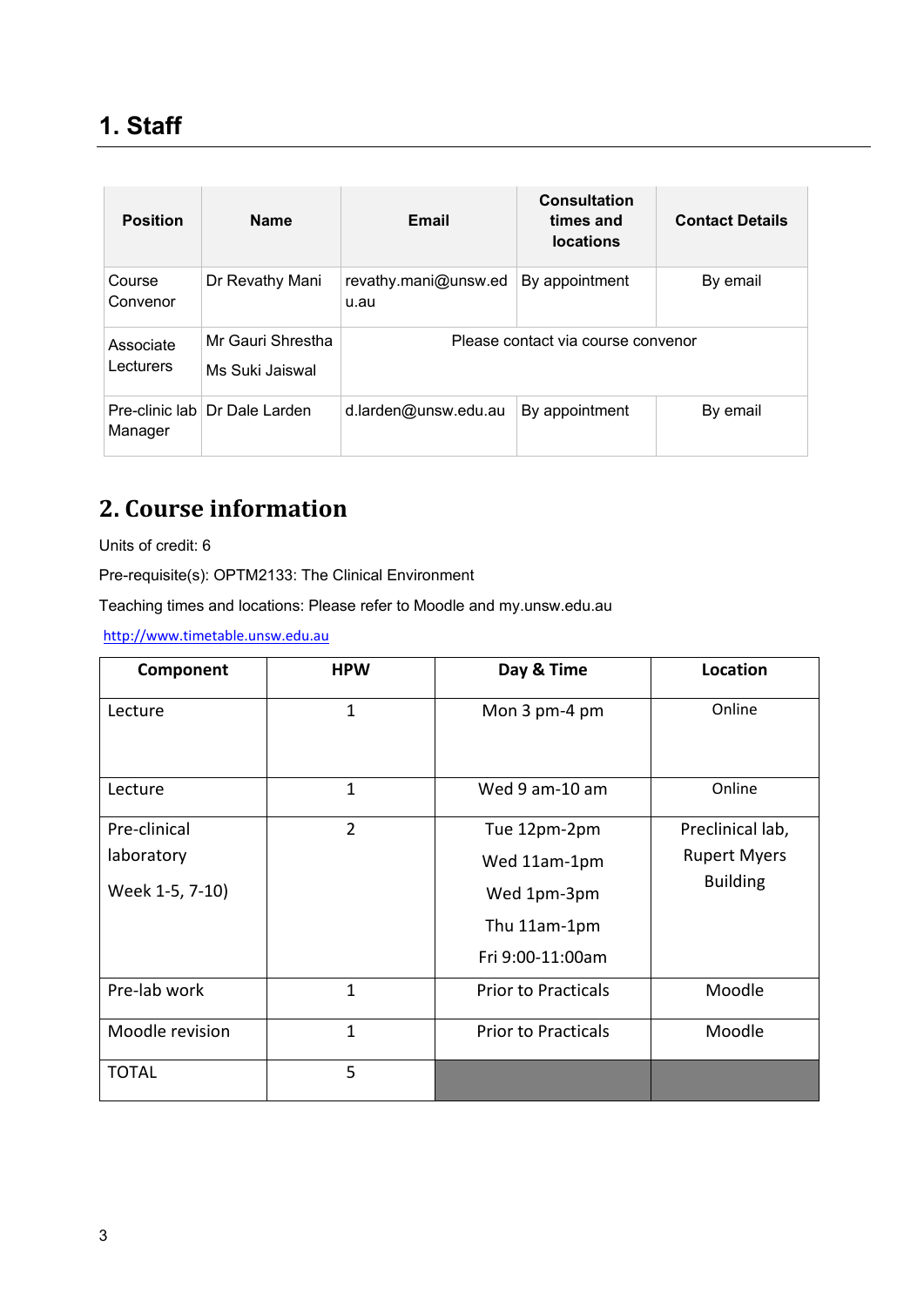#### <span id="page-3-0"></span>**2.1 Course summary**

This course introduces the vision science in the consulting room. Students will be taught how to assess the binocular vision status of the eye. Students will also learn how to investigate sensory-motor status, heterophoria, accommodation, vergence, oculomotor functions and conduct binocular vision testing procedures. This course will ensure that students are ready for the Stage 4 pre-clinical courses. It provides topics suited to the Bachelor of Science with a major in Vision Science program as well as those that will progress to the Master of Clinical Optometry program. This course covers a wide spread of topics without the depth offered in the Master of Clinical Optometry program.

#### <span id="page-3-1"></span>**2.2 Course aims**

The Term 2 Stage 3 course 'Vision Science in the Consulting Room' aims to introduce students to the theory and practical demonstrations of binocular vision evaluations used in routine eye examination.

#### <span id="page-3-2"></span>**2.3 Course learning outcomes (CLO)**

At the successful completion of this course you (the student) should be able to:

- 1. Describe the basic concepts of binocular vision and interaction between vergence and accommodation system in achieving a clear single binocular vision
- 2. Examine and describe the binocular vision status by assessing heterophoria accommodation, vergence, AC/A ratio, stereopsis, versional eye movements including saccades, smooth pursuits and fixation disparity
- 3. Conduct a binocular vision assessment to accurately diagnose non-strabismic binocular vision anomalies.
- 4. Demonstrate the ability to plan and execute an effective optometric management for nonstrabismic binocular vision anomalies.

#### <span id="page-3-3"></span>**2.4 Relationship between course learning outcomes and assessments**

<https://www.handbook.unsw.edu.au/undergraduate/programs/2022/3181>

| <b>Course Learning</b><br><b>Outcome (CLO)</b> | <b>LO Statement</b>                                                                                                                                                                                                        | <b>Related Tasks &amp;</b><br><b>Assessment</b>                                 |
|------------------------------------------------|----------------------------------------------------------------------------------------------------------------------------------------------------------------------------------------------------------------------------|---------------------------------------------------------------------------------|
| CLO <sub>1</sub>                               | Describe the basic concepts of binocular vision and<br>interaction between vergence and accommodation<br>system in achieving a clear single binocular vision                                                               | Mid-semester exam<br>Final theory exam<br>Written assignment                    |
| CLO <sub>2</sub>                               | Examine and describe the binocular vision status by<br>assessing heterophoria accommodation, vergence,<br>AC/A ratio, stereopsis, versional eye movements<br>including saccades, smooth pursuits and fixation<br>disparity | Mid-semester exam<br>Final theory exam<br>Final prac exam<br>Written assignment |
| CLO <sub>3</sub>                               | Conduct a binocular vision assessment to accurately<br>diagnose non-strabismic binocular vision anomalies                                                                                                                  | Final prac exam                                                                 |
| CLO <sub>4</sub>                               | Demonstrate the ability to plan and execute an<br>effective optometric management for non-<br>strabismic binocular vision anomalies                                                                                        | Final theory exam<br>Written assignment                                         |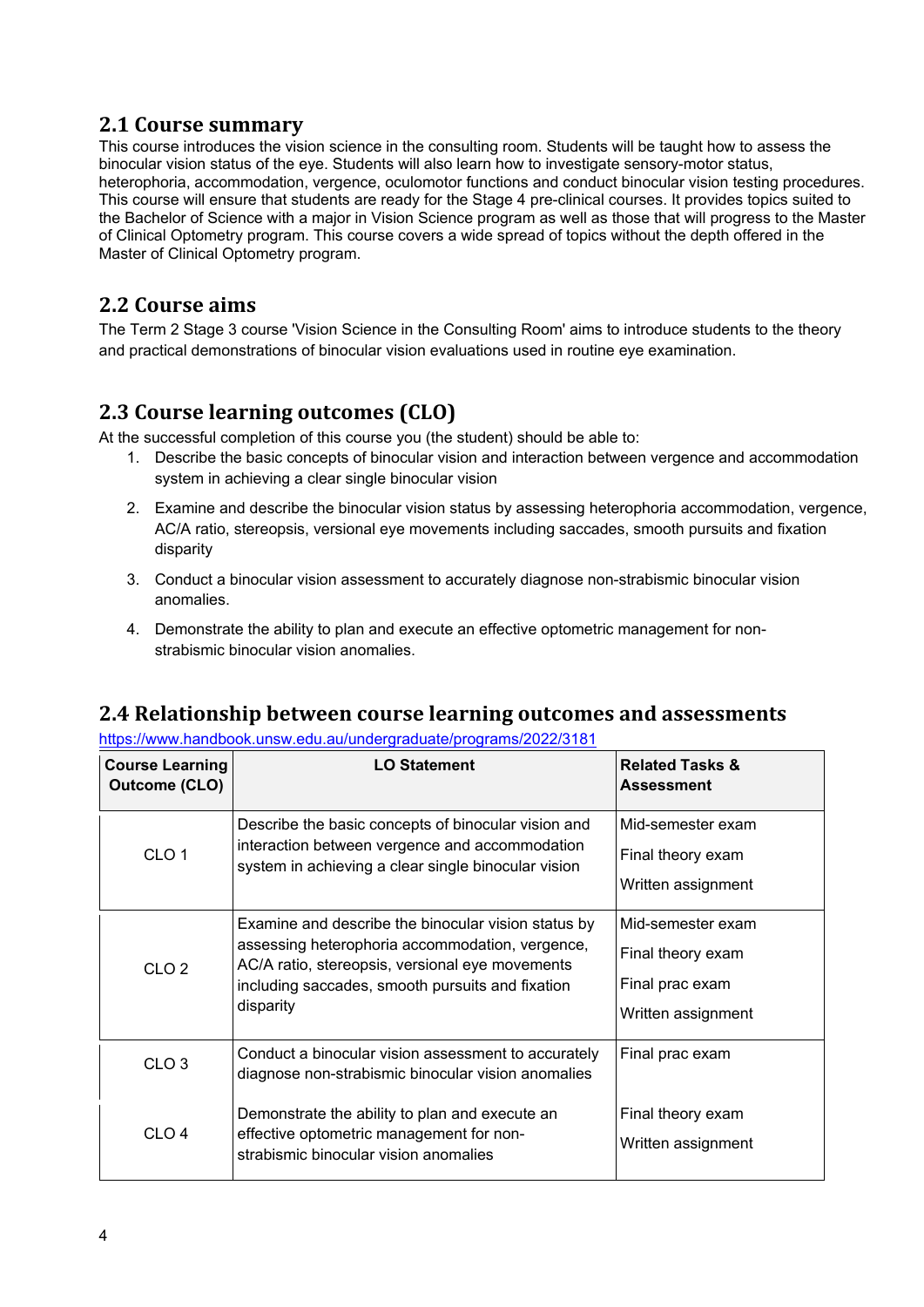# <span id="page-4-0"></span>**3. Strategies and approaches to learning**

#### <span id="page-4-1"></span>**3.1 Learning and teaching activities**

This course will be delivered via lectures and practical classes. Prior to attending the practical classes, students are required to review the relevant lecture, watch clinical videos on the technique and complete a Moodle quiz on the content.

**OPTM3133** builds on the knowledge obtained in the first- and second-year program and encourages students to take responsibility for their own learning. While many resources are available e.g. clinical videos, lecture notes, recommended readings, Moodle discussions and smaller supervised practical classes, it is students' responsibility to ensure that they have achieved the learning outcomes for this course. This will prepare students for the life-long learning that is expected from a health care professional.

#### <span id="page-4-2"></span>**3.2 Expectations of students**

Students are reminded that UNSW recommends that a 6 units-of-credit course should involve about 150 hours of study and learning activities. The formal learning activities total approximately 50 hours throughout the term and students are expected (and strongly recommended) to do at least the same number of hours of additional study.

| <b>Expectations of Students</b> | Some components of this course are compulsory, and you are expected to attend.                                                                                                                                                                                                                                                                                                                                                                                                                                                                                                  |
|---------------------------------|---------------------------------------------------------------------------------------------------------------------------------------------------------------------------------------------------------------------------------------------------------------------------------------------------------------------------------------------------------------------------------------------------------------------------------------------------------------------------------------------------------------------------------------------------------------------------------|
|                                 | Attendance at compulsory course components will be monitored by taking a roll.                                                                                                                                                                                                                                                                                                                                                                                                                                                                                                  |
|                                 | The compulsory course components, and the justification for their compulsory nature, are<br>as follows:                                                                                                                                                                                                                                                                                                                                                                                                                                                                         |
|                                 | Preparation for practicals is crucial. It is important and assumed that students will<br>$\bullet$<br>keep up with the required readings, complete pre-prac quizzes, and watch relevant<br>Moodle videos.<br>All practical classes are COMPULSORY because they act to reinforce theoretical<br>$\bullet$<br>components of the course, while teaching critical practical clinical skills prior to use in<br>the clinic in the final years of the program. Any absences due to illness must be<br>accounted for by a medical certificate presented to Dr Revathy Mani (and may be |
|                                 | required to be sent to Student Central pending the number of absences). Attendance<br>will be monitored by taking the roll.                                                                                                                                                                                                                                                                                                                                                                                                                                                     |
|                                 | There can be no swapping between practical groups, including practicals that involve<br>$\bullet$<br>cycloplegia or dilation.                                                                                                                                                                                                                                                                                                                                                                                                                                                   |
|                                 | Punctuality is expected. Lateness for practical classes may be recorded as an<br>absence. Contact the Laboratory Supervisor Dale Larden (9385 4623) if you are<br>running late so your partner can be put to alternate work.                                                                                                                                                                                                                                                                                                                                                    |
|                                 | The University uses email as an official form of communication for students. All UNSW<br>students have their own email account. The School of Optometry and Vision Science will<br>also make use of this form of communication.                                                                                                                                                                                                                                                                                                                                                 |
|                                 | It is extremely important that you know how to use your university email and ensure that<br>you check it regularly. You are advised to link your official UNSW email address to your<br>habitual email address (e.g. hotmail). You will miss out on vital information from the School<br>and University if you do not check your uni emails.                                                                                                                                                                                                                                    |
|                                 | For more information or if you are having connection or access problems, see:                                                                                                                                                                                                                                                                                                                                                                                                                                                                                                   |
|                                 | <b>IT Service Centre</b>                                                                                                                                                                                                                                                                                                                                                                                                                                                                                                                                                        |
|                                 | https://www.myit.unsw.edu.au/                                                                                                                                                                                                                                                                                                                                                                                                                                                                                                                                                   |
|                                 | Telephone: 02 9385 1333                                                                                                                                                                                                                                                                                                                                                                                                                                                                                                                                                         |
|                                 | Contact Us: https://www.myit.unsw.edu.au/contact-us                                                                                                                                                                                                                                                                                                                                                                                                                                                                                                                             |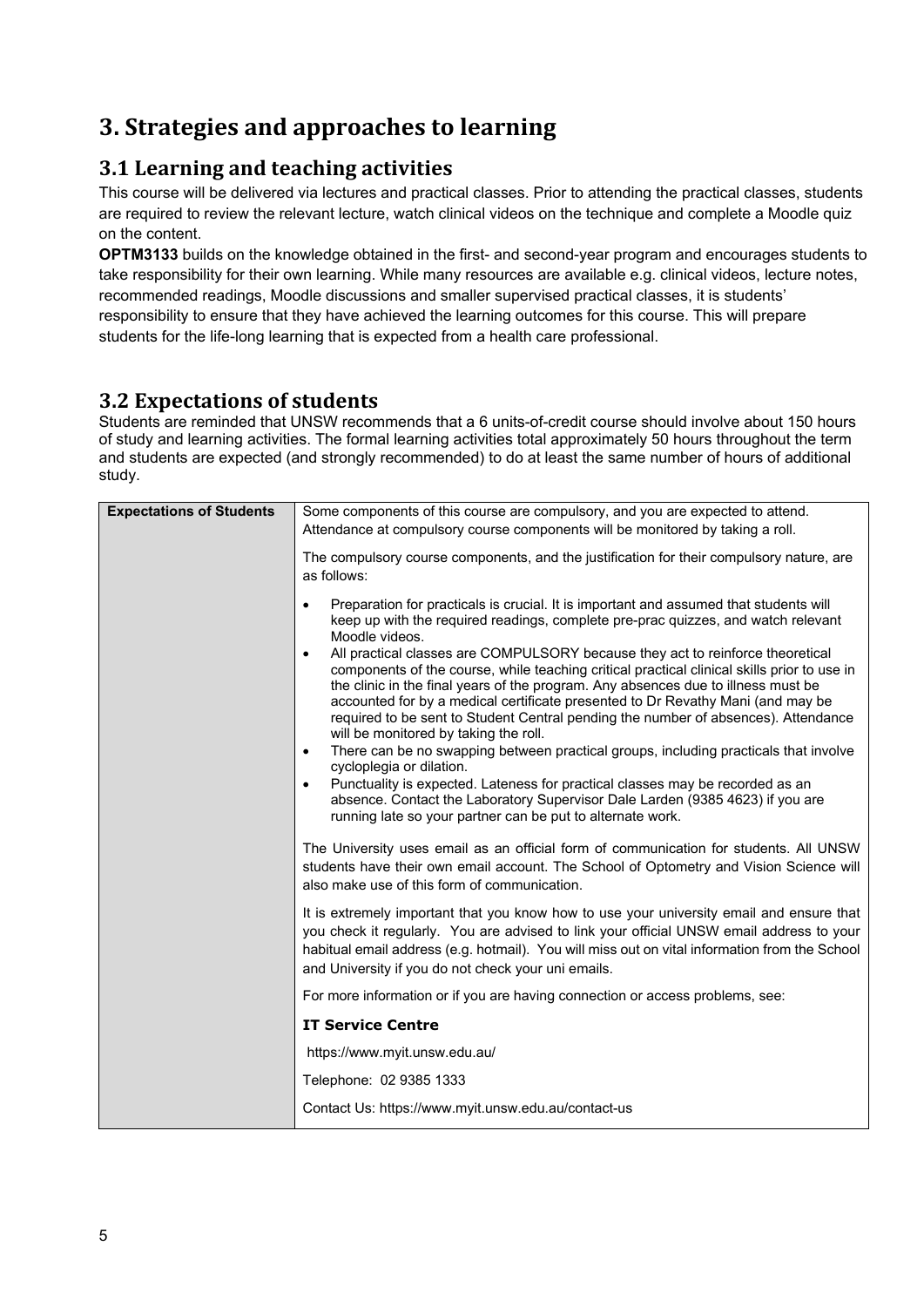# **4. Course schedule and structure**

Some of this information is available on the **Online Handbook**<sup>1</sup> and the **UNSW Timetable**<sup>2</sup>.

| Week    | Lecture 1<br>Mon 3-4pm                                                        | Lecture 2<br><b>Wed 9-10 am</b>                  | Practicals (2 hours/week)<br>Tue 12:00-2:00; Wed 11:00-1 &1:00-3:00;<br>Thu 11:00-1:00; Fri 9:00-11:00 |  |
|---------|-------------------------------------------------------------------------------|--------------------------------------------------|--------------------------------------------------------------------------------------------------------|--|
| Week 1  | Introduction to the Course and Overview<br>of Binocular Vision (BV)           | Ocular motility testing, & Sensory<br>evaluation | <b>Ocular Motility &amp; Sensory Motor Evaluation</b>                                                  |  |
| Week 2  | Measurement of Heterophoria                                                   | Measurement of Heterophoria & AC/A               | Measurement of Heterophoria                                                                            |  |
| Week 3  | Vergence tests                                                                | <b>Tests of Accommodation</b>                    | Vergence tests                                                                                         |  |
| Week 4  | <b>Fixation Disparity</b>                                                     | <b>Revision for Mid-Term (BB Collaborate)</b>    | <b>Tests of Accommodation</b>                                                                          |  |
| Week 5  | Vergence Anomalies - Low, High & Normal<br>AC/A                               | Anomalies of Accommodation                       | <b>Fixation Disparity</b>                                                                              |  |
| Week 6  | <b>Flexibility Week</b>                                                       |                                                  |                                                                                                        |  |
| Week 7  | Mid-term feedback (BB Collaborate)<br>BV Case Analysis - Vergence             | BV Case Analysis-Accommodation                   | <b>Case Analysis</b>                                                                                   |  |
| Week 8  | Interaction between Vergence and<br>Accommodation                             | Anisometropia & Aniseikonia                      | Full BV Tests + Case Discussion                                                                        |  |
| Week 9  | Introduction to Vision Therapy                                                | Evidence based practice in BV Cases              | <b>Revisit Full BV tests</b>                                                                           |  |
| Week 10 | <b>Assignment Feedback (BB Collaborate)</b><br><b>Revision for Final Exam</b> | <b>Revision for Final Exam (BB Collaborate)</b>  | Practical Revision/ Catch up Practical                                                                 |  |

<span id="page-5-0"></span>Exam Period: 12 August – 25 August

Supplementary Exams for 2022 will be held as follows:

<sup>1</sup> UNSW Virtual Handbook: http://www.handbook.unsw.edu.au 2 UNSW Timetable[: http://www.timetable.unsw.edu.au](http://www.timetable.unsw.edu.au/)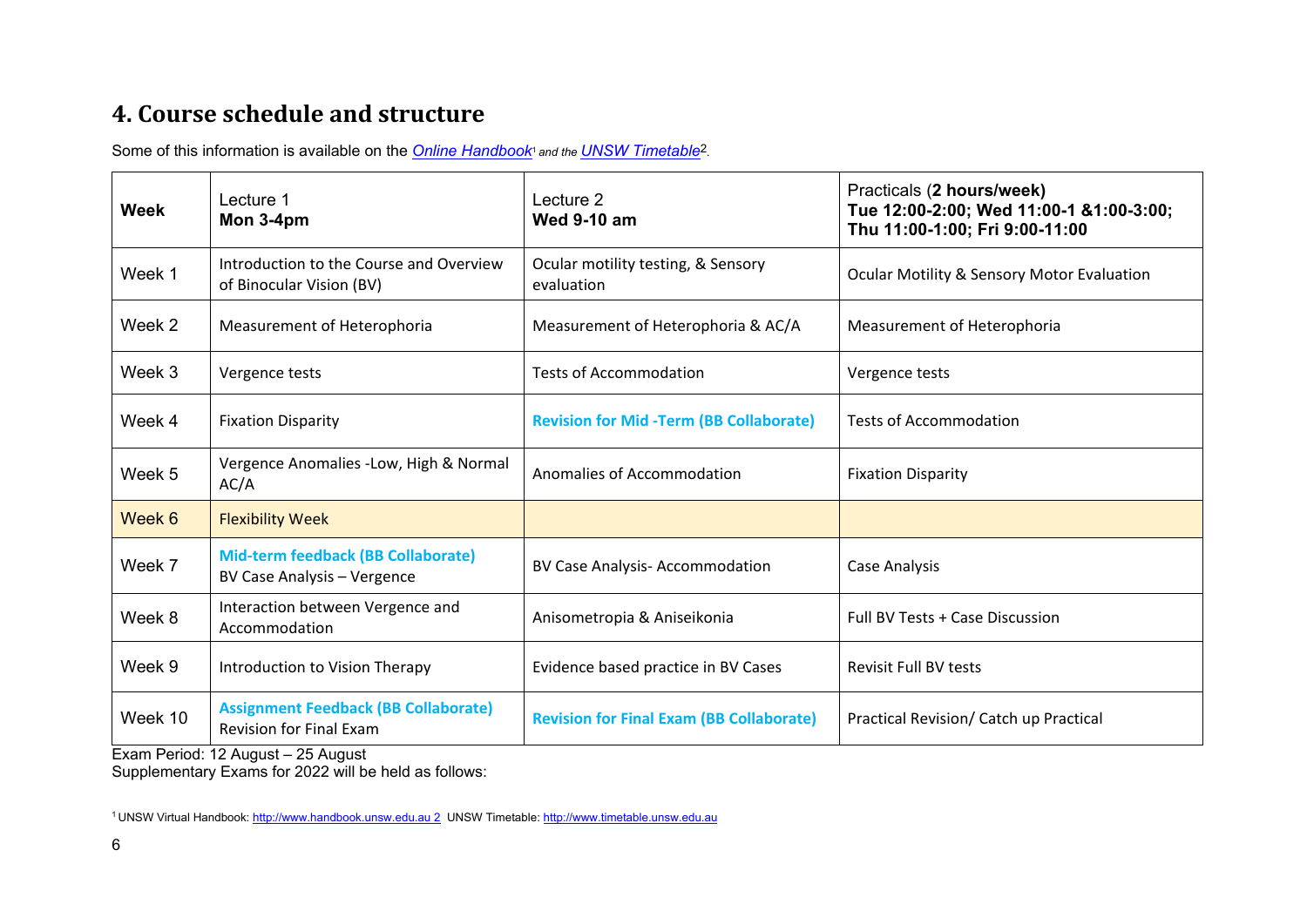## **5. Assessment**

#### **5.1 Assessment tasks**

| <b>Assessment Task</b>          | Learning     | Length                                                                                                                                                                                                                                                                                                              | Weight | Due Date                       | Feedback by Revathy Mani                                                 |                                                                                                                             |
|---------------------------------|--------------|---------------------------------------------------------------------------------------------------------------------------------------------------------------------------------------------------------------------------------------------------------------------------------------------------------------------|--------|--------------------------------|--------------------------------------------------------------------------|-----------------------------------------------------------------------------------------------------------------------------|
|                                 | Objectives   |                                                                                                                                                                                                                                                                                                                     |        |                                | <b>WHEN</b>                                                              | <b>HOW</b>                                                                                                                  |
| 1: Mid-semester<br>exam         | CLO 1 & 2    | 30 minutes <b>Online</b> exam on Inspera*.<br>Extended/Multiple choice questions. Covers<br>course material from Lecture in Week 1-4                                                                                                                                                                                | 10%    | Week 4<br>Friday 4 -4:30<br>pm | <b>Week 7 Mon</b><br>Lecture 1.<br>General feedback<br>will be provided. | <b>Moodle Marks</b>                                                                                                         |
| 2: Written<br><b>Assignment</b> | CLO 1, 2-4   | A clinical written case report of 500 words<br>±10% of a unique individual case given in<br>Week 7 Mon 9:00 am via Moodle. The<br>assignment must be submitted in Moodle in<br>Week 9 Mon 11.59 pm. See instructions,<br>sample case reports and rubric criteria for<br>assessment in Moodle site.                  | $20\%$ | Week 9<br>Monday 9:00<br>am    | Week 10 Mon<br>Lecture 1                                                 | <b>Based on Rubric</b><br>Criteria and<br>sample case<br>report in Moodle<br>site. General<br>feedback will be<br>provided. |
| 3: Final theory<br>exam         | CLO 1, 2 & 4 | Two-hours online exam on Inspera* in terms<br>of multiple or extended choice questions or<br>short answers, will be conducted covering<br>Week 1-5 &7-10 lecture and practical course<br>material and will be conducted in computer<br>labs in campus. MUST PASS (50% or more)<br><b>FINAL EXAM TO PASS COURSE.</b> | 35%    | During exam<br>period          | Final marks released on<br>my.unsw.edu.au for the whole course           |                                                                                                                             |
| 4: Final prac<br><b>Exam</b>    | CLO 2 & 3    | This exam will assess the competency in<br>each technique from all practical aspects of<br>the course. MUST PASS (50% or more)<br><b>FINAL EXAM TO PASS COURSE.</b>                                                                                                                                                 | 35%    | During exam<br>period          | Final marks released on<br>my.unsw.edu.au for the whole course           |                                                                                                                             |

<span id="page-6-1"></span><span id="page-6-0"></span>**\*NOTE:** *This course will have an invigilated exam held on UNSW's Kensington campus. The exam will be conducted on Inspera, an online assessment platform. A requirement for this exam is that you come to your exam with a fully charged laptop. If you are completing this course online as a remote student the UNSW Exams Team will contact you to arrange an online invigilated exam monitored by UNSW staff, via Zoom. You will need a working camera and microphone on your laptop and will be required to have your camera on for the entire duration of the exam.*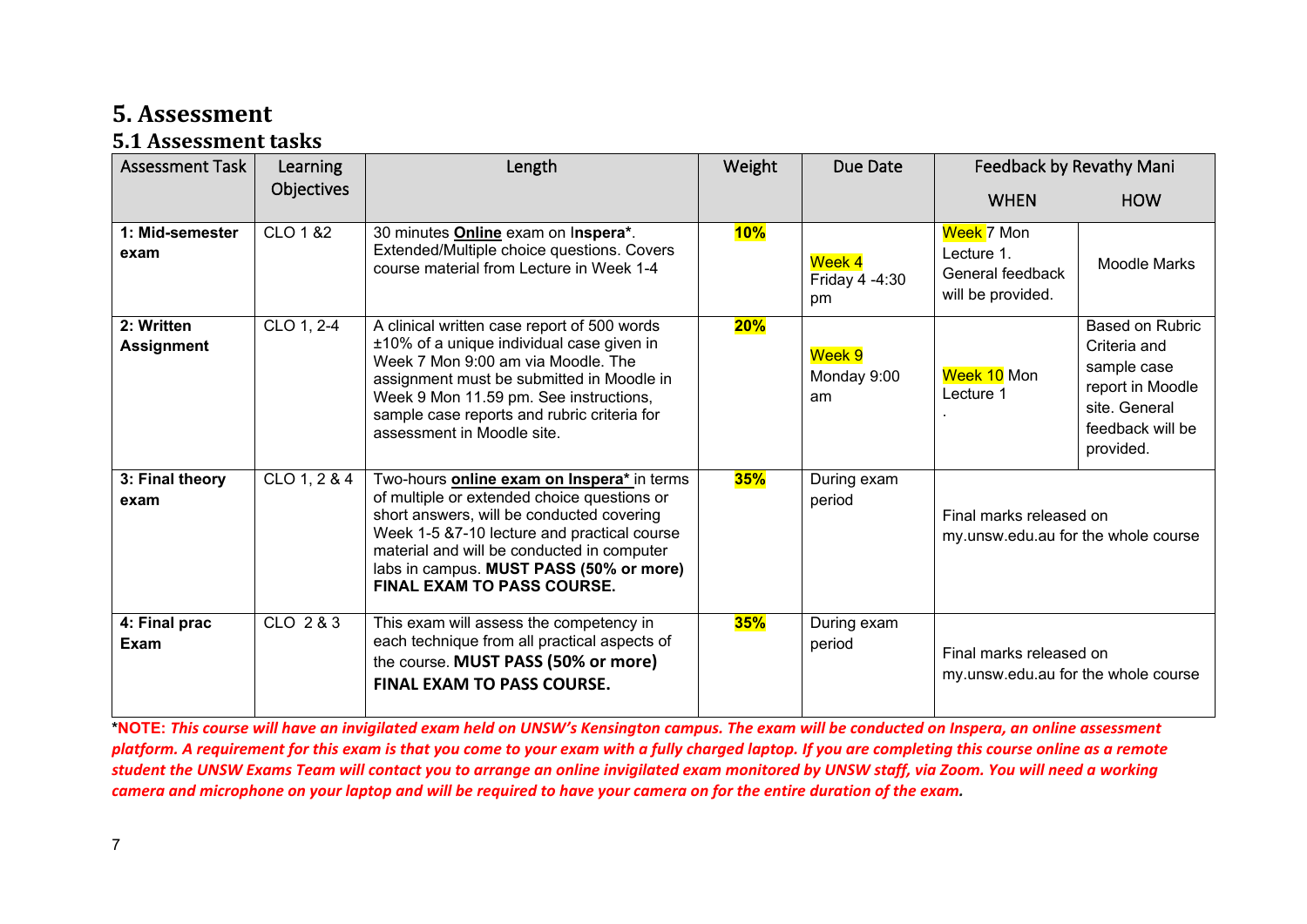#### **Further information**

UNSW grading system: <u>student.unsw.edu.au/grades</u> UNSW assessment policy: <u>Assessment Policy</u>

#### **5.2 Submission of assessment tasks**

|                               | Assignments should be submitted via Moodle (electronic submission).                                                                                                                                                                                                                                             |
|-------------------------------|-----------------------------------------------------------------------------------------------------------------------------------------------------------------------------------------------------------------------------------------------------------------------------------------------------------------|
|                               | This includes completed laboratory reports and logs which should be scanned/photographed and submitted via Moodle.                                                                                                                                                                                              |
|                               | If your assignment requires submission of a pair of glasses/contact lenses, these may be                                                                                                                                                                                                                        |
|                               | submitted via the Assignment submission box at the Student Enquiry office (North Wing, Rupert Myers Building, Room 3.003),<br>however the accompanying report should be submitted via Moodle.                                                                                                                   |
| <b>Assignment Submissions</b> | Marked assignments can be collected from the:                                                                                                                                                                                                                                                                   |
|                               | School Enquiry office during counter opening hours.<br>You must show a valid student card to do this.                                                                                                                                                                                                           |
|                               | The School Policy on Submission of Assignments (including penalties for late assignments) and the Assignment Attachment<br>Sheet are available from the School office (RMB3.003) and the School website at:<br>https://www.optometry.unsw.edu.au/study/undergraduate-degrees/important-information-and-policies |

<span id="page-7-0"></span>

| <b>Assessment Procedures</b>                  | SCHOOL OF OPTOMETRY AND VISION SCIENCE, UNSW                                                                                                                                                                                                                                                                                                                                                                                                                                                                                                                                                                                                                                                                                                                                                                                                                                                                                                                |
|-----------------------------------------------|-------------------------------------------------------------------------------------------------------------------------------------------------------------------------------------------------------------------------------------------------------------------------------------------------------------------------------------------------------------------------------------------------------------------------------------------------------------------------------------------------------------------------------------------------------------------------------------------------------------------------------------------------------------------------------------------------------------------------------------------------------------------------------------------------------------------------------------------------------------------------------------------------------------------------------------------------------------|
| <b>UNSW Assessment</b><br>Policy <sup>1</sup> | SUPPLEMENTARY EXAMINATION INFORMATION, 2022                                                                                                                                                                                                                                                                                                                                                                                                                                                                                                                                                                                                                                                                                                                                                                                                                                                                                                                 |
|                                               | <b>SPECIAL CONSIDERATION</b><br>On some occasions, sickness, misadventure or other circumstances beyond your control may prevent you from completing a course<br>requirement, such as attending a formal end of semester examination. In these cases you may apply for Special Consideration. UNSW<br>operates under a Fit to Sit/ Submit rule for all assessments. If a student wishes to submit an application for special consideration for<br>an exam or assessment, the application must be submitted prior to the start of the exam or before an assessment is submitted. If a<br>student sits the exam/ submits an assignment, they are declaring themselves well enough to do so. The application must be made via<br>Online Services in myUNSW. Log into myUNSW and go to My Student Profile tab > My Student Services > Online Services > Special<br>Consideration and attach student's supporting documentation (such as a medical certificate). |
|                                               | <b>CHRONIC ISSUES AND PRE-EXISTING CONDITIONS</b>                                                                                                                                                                                                                                                                                                                                                                                                                                                                                                                                                                                                                                                                                                                                                                                                                                                                                                           |
|                                               | If you have chronic issues and pre-existing conditions, we recommend you apply for Educational adjustments for disability support through<br><b>Disability Services.</b>                                                                                                                                                                                                                                                                                                                                                                                                                                                                                                                                                                                                                                                                                                                                                                                    |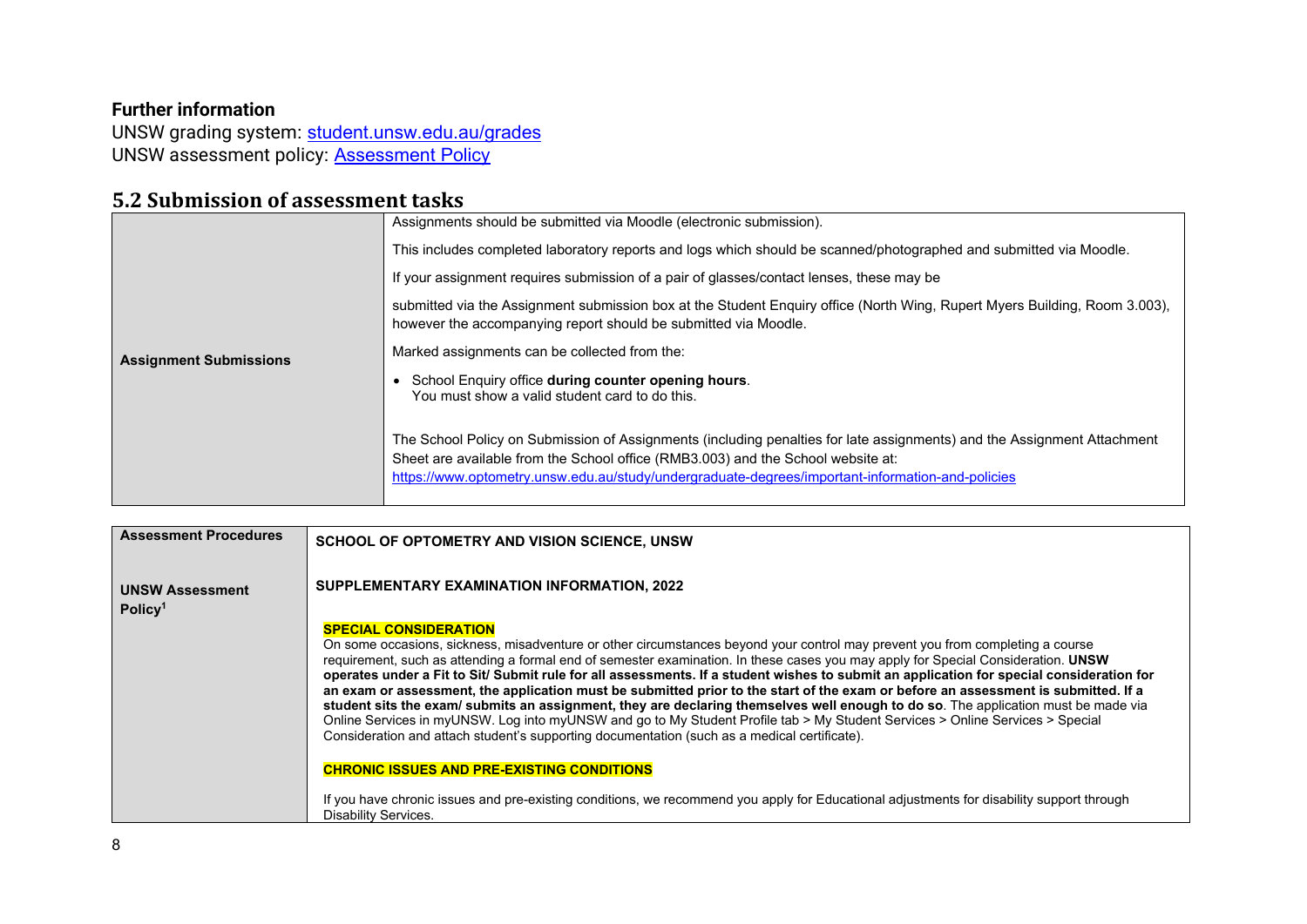|                                     | Register for Equitable Learning Support (formerly Disability Support Services) at https://student.unsw.edu.au/els/register                                                                                                                                                                                                                                                                                                                                                                                 |
|-------------------------------------|------------------------------------------------------------------------------------------------------------------------------------------------------------------------------------------------------------------------------------------------------------------------------------------------------------------------------------------------------------------------------------------------------------------------------------------------------------------------------------------------------------|
|                                     | Absence from a final examination is a serious matter, normally resulting in a Fail (FL) grade. If you are medically unfit to attend an examination,<br>YOU MUST CONTACT THE SCHOOL DIRECTLY ON THE DAY OF THE EXAMINATION TO ADVISE OF THIS (telephone 029385 4639,<br>email: optometry@unsw.edu.au). You must also submit a Request for Special Consideration application as detailed on the UNSW website:<br>https://student.unsw.edu.au/special-consideration                                           |
|                                     | It is the responsibility of the student to consult the web site or noticeboard to ascertain whether they have supplementary examinations.<br>This information WILL NOT be conveyed in ANY other manner. Interstate, overseas or any other absence cannot be used as an excuse.                                                                                                                                                                                                                             |
|                                     | This information will be available on the School web site at https://www.optometry.unsw.edu.au/ (do not confuse the School website with the<br>myUNSW website) and posted on the notice board on Level 3. This information will be available as soon as possible after the School Examination<br>Committee meeting.                                                                                                                                                                                        |
|                                     | <b>SUPPLEMENTARY EXAMINATIONS FOR 2022 WILL BE HELD AS FOLLOWS:</b>                                                                                                                                                                                                                                                                                                                                                                                                                                        |
|                                     | <b>FOR TERM 1:</b><br>• STAGE 1-4* COURSES: WEDNESDAY, 18 MAY 2022 - FRIDAY, 20 MAY 2022                                                                                                                                                                                                                                                                                                                                                                                                                   |
|                                     | THERE WILL BE NO SUPPLEMENTARY EXAMINATIONS FOR STAGE 5 STUDENTS IN TERM 12022                                                                                                                                                                                                                                                                                                                                                                                                                             |
|                                     | <b>FOR TERM 2:</b><br>• STAGE 1-4 COURSES: WEDNESDAY, 31 AUGUST 2022 - FRIDAY, 2 SEPTEMBER 2022<br>THERE WILL BE NO SUPPLEMENTARY EXAMINATIONS FOR STAGE 5 STUDENTS IN TERM 2 2022                                                                                                                                                                                                                                                                                                                         |
|                                     | <b>FOR TERM 3:</b>                                                                                                                                                                                                                                                                                                                                                                                                                                                                                         |
|                                     | STAGE 5 COURSES ONLY: DURING THE WEEK OF MONDAY, 12 DECEMBER 2022 – FRIDAY, 16 DECEMBER 2022<br>STAGE 1-4* COURSES: WEDNESDAY, 14 DECEMBER 2022 - FRIDAY, 16 DECEMBER 2022                                                                                                                                                                                                                                                                                                                                 |
|                                     | Supplementary examinations will be held at the scheduled time only. If students who are granted supplementary examinations do not attend, a<br>failure will be recorded for that course. Students should not make travel arrangements, or any other commitments, before establishing<br>whether or not they have supplementary examinations. Ignorance of these procedures, interstate, overseas or any other absence will<br>not be accepted as an excuse. But usual Special Consideration still applies. |
|                                     | If additional assessment is not scheduled, this does NOT indicate whether or not a student has passed or failed the course. Results will be received<br>in the usual way. Please do not contact the School in this regard.                                                                                                                                                                                                                                                                                 |
|                                     | Please note the above applies to OPTM and VISN courses only. Any information on supplementary examinations for servicing courses (e.g.<br>CHEM****) is the responsibility of the School conducting the course.                                                                                                                                                                                                                                                                                             |
|                                     | * Stage 4 includes courses in the first year of the MClinOptom program.                                                                                                                                                                                                                                                                                                                                                                                                                                    |
|                                     | School of Optometry and Vision Science, UNSW, 23 November 2021                                                                                                                                                                                                                                                                                                                                                                                                                                             |
| <sup>1</sup> UNSW Assessment Policy |                                                                                                                                                                                                                                                                                                                                                                                                                                                                                                            |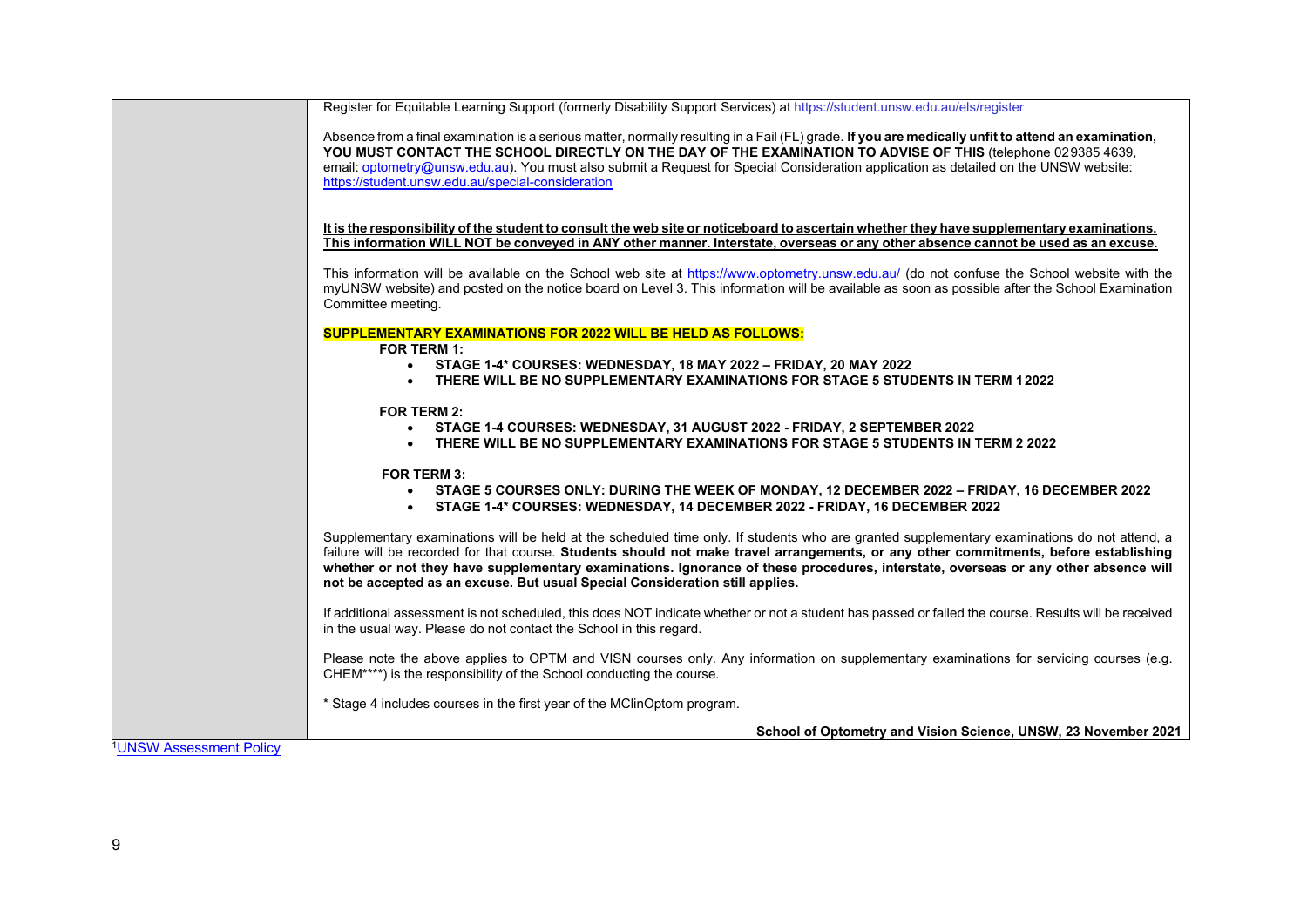#### <span id="page-9-0"></span>**5.3 Submission of assessment tasks**

#### **Late Submission**

Late submissions will be penalized at 5% per day capped at five days (120 hours). Students will not be permitted to submit their assessments after this date.

#### **Special Consideration**

If you experience a short-term event beyond your control (exceptional circumstances) that impacts your performance in a particular assessment task, you can apply for Special Considerations.

You must apply for Special Consideration **before** the start of your exam or due date for your assessment, except where your circumstances of illness or misadventure stop you from doing so.

If your circumstances stop you from applying before your exam or assessment due date, you must **apply within 3 working days** of the assessment, or the period covered by your supporting documentation.

More information can be found on the *[Special Consideration website.](https://www.student.unsw.edu.au/special-consideration)* 

# <span id="page-9-1"></span>**6. Academic integrity, referencing and plagiarism**

**Referencing** is a way of acknowledging the sources of information that you use to research your assignments. You need to provide a reference whenever you draw on someone else's words, ideas or research. Not referencing other people's work can constitute plagiarism.

Further information about referencing styles can be located at [student.unsw.edu.au/referencing](https://student.unsw.edu.au/referencing)

*Academic integrity is fundamental to success at university. Academic integrity can be defined as a commitment to six fundamental values in academic pursuits: honesty, trust, fairness, respect, responsibility and courage.*[1](#page-9-3) *At UNSW, this means that your work must be your own, and others' ideas should be appropriately acknowledged. If you don't follow these rules, plagiarism may be detected in your work.* 

- *Further information about academic integrity and plagiarism can be located at:*
- The *Current Students* site [student.unsw.edu.au/plagiarism](https://student.unsw.edu.au/plagiarism)*,* and
- The **ELISE** training site subjectguides.library.unsw.edu.au/elise

The *Conduct and Integrity Unit* provides further resources to assist you to understand your conduct obligations as a student: [student.unsw.edu.au/conduct.](https://student.unsw.edu.au/conduct)

#### <span id="page-9-2"></span>**7. Readings and resources**

- 1. A comprehensive Practical Manual will be available on Moodle.
- 2. Scheiman and Wick's Clinical Management of Binocular Vision
- 3. Clinical procedures in Primary Eye care E book (Vth edition) by David B Elliot
- 4. Kiely: Optometric competencies[2](#page-9-4)
- 5. Lian et al.: disinfection procedures[3](#page-9-5)
- 6. NSW Health Hand Wash Policy[4](#page-9-6)

<span id="page-9-3"></span><sup>&</sup>lt;sup>1</sup> International Center for Academic Integrity, 'The Fundamental Values of Academic Integrity', T. Fishman (ed), Clemson University, 2013.

<span id="page-9-4"></span><sup>2</sup> Kiely and Slater, *Clinical and Experimental Optometry*, 98 (1), 65–89, 2015[: http://onlinelibrary.wiley.com/doi/10.1111/cxo.12216/abstract](http://onlinelibrary.wiley.com/doi/10.1111/cxo.12216/abstract)

<span id="page-9-5"></span><sup>3</sup> Lian et al. Clin Exp Optom 2017; 100: 341–356

<span id="page-9-6"></span><sup>4</sup> http://www0.health.nsw.gov.au/policies/pd/2010/pdf/PD2010\_058.pdf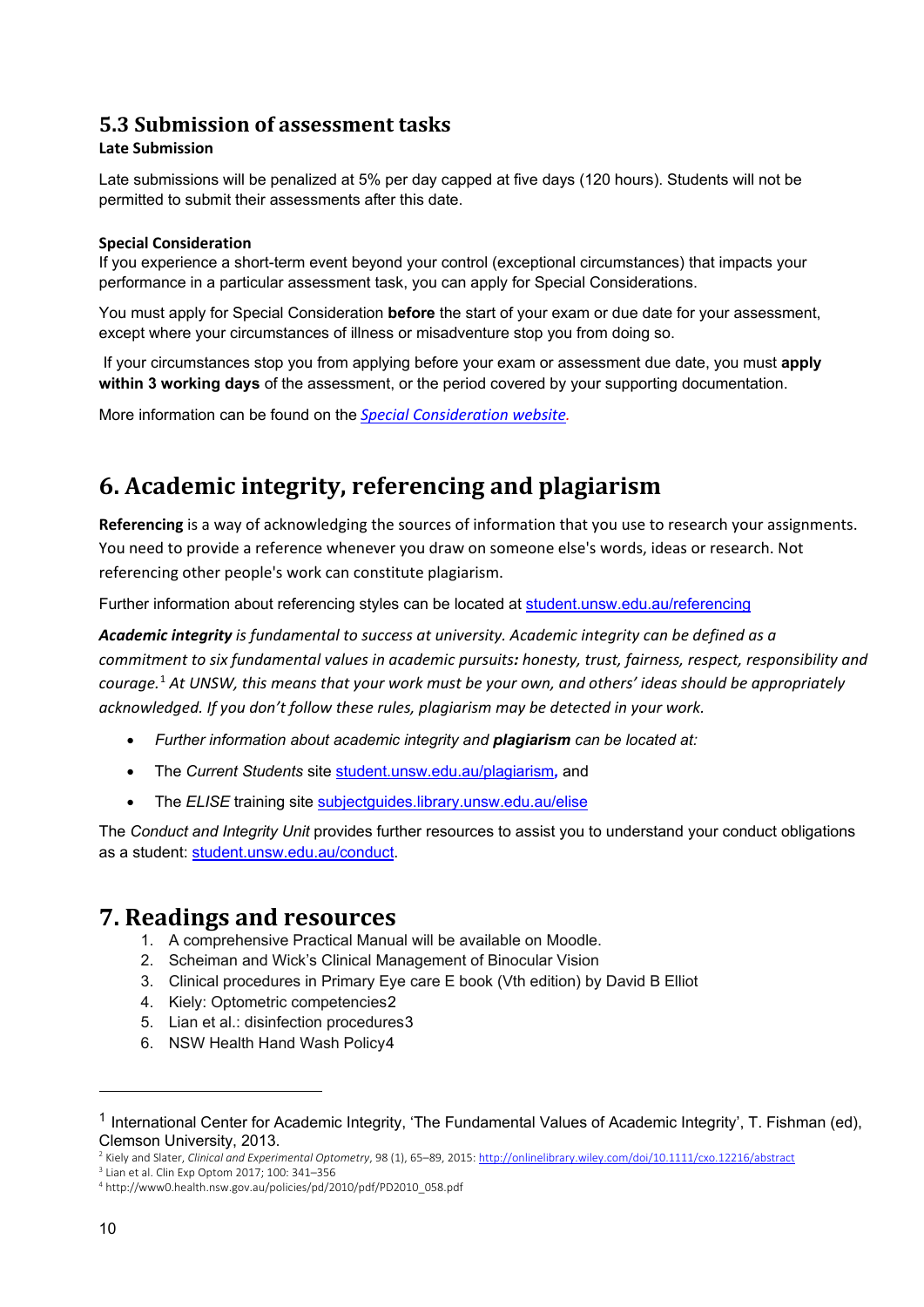- 7. Optometrists' Code of Conduct[5](#page-10-1)
- 8. Australian guidelines for the prevention and control of infection in healthcare[6](#page-10-2)
- 9. Moodle videos for each procedure prior to coming to the practical classes
- 10. Moodle discussion participation
- 11. Recommended readings will also be included in each set of lecture notes

# <span id="page-10-0"></span>**8. Administrative matters**

#### **Required Equipment, Training and Enabling Skills**

| <b>Equipment Required</b>                                                            | This will be listed under each prac                                                                                                                                                                                                                                                                                                                                                                                                                                                                                                                                                                                    |
|--------------------------------------------------------------------------------------|------------------------------------------------------------------------------------------------------------------------------------------------------------------------------------------------------------------------------------------------------------------------------------------------------------------------------------------------------------------------------------------------------------------------------------------------------------------------------------------------------------------------------------------------------------------------------------------------------------------------|
| <b>Enabling Skills Training</b><br><b>Required to Complete this</b><br><b>Course</b> | Revision of clinical videos prior to taking part in practical classes<br>Completion of quiz prior to taking part in practical classes<br>Moodle quiz/discussions prior to attending lectures<br>Students are expected to be computer and information literate at this stage of the<br>program. Students should have completed the ELISE course (see UNSW library<br>website) or similar information literacy courses offered by UNSW (eg LILT or<br>BIOS).<br>Students need to also aware that some procedures, involve direct contact with the<br>eye. All Health and Safety (HS) rules apply and must be adhered to. |

#### **Course Evaluation and Development**

Student feedback is gathered periodically by various means. Such feedback is considered carefully with a view to acting on it constructively wherever possible. This course outline conveys how feedback has helped to shape and develop this course.

| <b>Mechanisms of</b><br><b>Review</b> | Last<br><b>Review</b><br>Date | <b>Comments or Changes Resulting from Reviews</b>                                                                                                                                                                                                                                                                                                                                                                                                                                                                                                                                                                                                                                                                     |
|---------------------------------------|-------------------------------|-----------------------------------------------------------------------------------------------------------------------------------------------------------------------------------------------------------------------------------------------------------------------------------------------------------------------------------------------------------------------------------------------------------------------------------------------------------------------------------------------------------------------------------------------------------------------------------------------------------------------------------------------------------------------------------------------------------------------|
| <b>Major Course</b><br><b>Review</b>  | September<br>2021             | This course has been redesigned with a specific focus on Binocular Vision. The learning<br>outcomes and course structure were modified with clear information on assessments<br>were provided. Few other clinical techniques and theory have been moved to other<br>clinical courses in stages 2-4. This change has also been approved by the university in<br>late 2021.                                                                                                                                                                                                                                                                                                                                             |
| myExperience <sup>2</sup>             | September<br>2021             | This course covers basics of binocular vision, tests that assess binocular vision and<br>diagnosis. In order to adapt to the new 10-week term, students are expected to self-<br>direct their learning to a greater extent than previously. More online notes, videos of<br>clinical techniques and self-assessment (such as study questions and Moodle quizzes)<br>have been incorporated into the course. The my Experience surveys highlighted<br>inadequate spacing between lectures and practical classes, and unclear examination<br>information. This has been addressed in the revision of the course with increased<br>spacing between course components and advanced information on examination<br>content. |

| Work Health and Safety <sup>3</sup> | Information on relevant Occupational Health and Safety policies and expectations both at<br>UNSW and if there are any school specific requirements.                                  |
|-------------------------------------|--------------------------------------------------------------------------------------------------------------------------------------------------------------------------------------|
|                                     | Information on relevant policies and expectations is provided during General Safety<br>Induction training. A copy of the Induction booklet distributed at this training is available |

<sup>&</sup>lt;sup>5</sup> www.optometryboard.gov.au/documents/default.aspx?record...AP.

<span id="page-10-2"></span><span id="page-10-1"></span><sup>6</sup> http://www.nhmrc.gov.au/\_files\_nhmrc/publications/attachments/cd33\_complete.pdf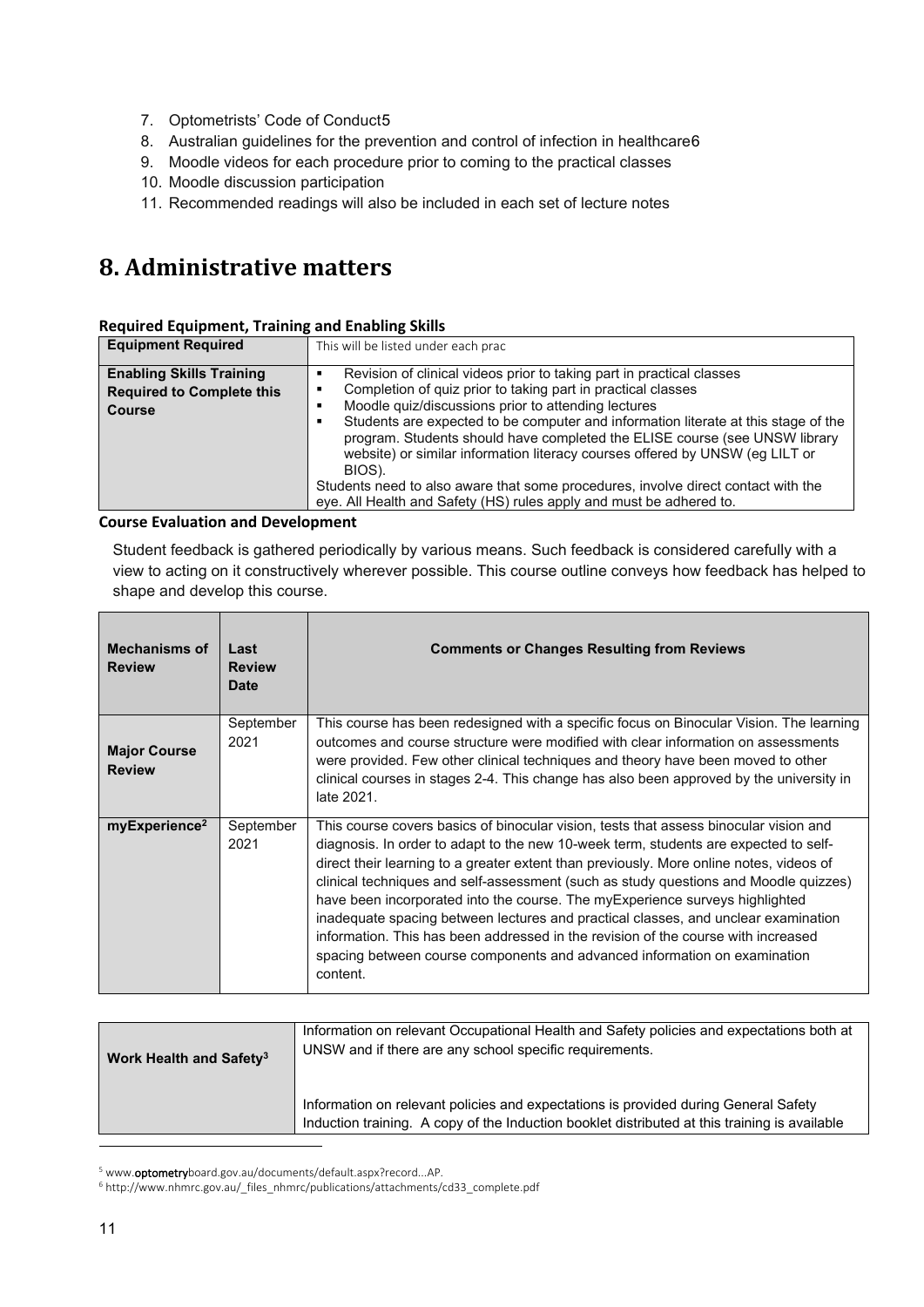|                                                    | from the School of Optometry and Vision Science office (RMB3.003) and the School                                                                                                                                                                                                                                                                                                                                                                                                                                                                                                                                                                                                                                                                                                                                                                                                                          |                                                     |                                              |  |  |
|----------------------------------------------------|-----------------------------------------------------------------------------------------------------------------------------------------------------------------------------------------------------------------------------------------------------------------------------------------------------------------------------------------------------------------------------------------------------------------------------------------------------------------------------------------------------------------------------------------------------------------------------------------------------------------------------------------------------------------------------------------------------------------------------------------------------------------------------------------------------------------------------------------------------------------------------------------------------------|-----------------------------------------------------|----------------------------------------------|--|--|
|                                                    | website at: https://www.optometry.unsw.edu.au/about/information-and-<br>policies/work-health-and-safety                                                                                                                                                                                                                                                                                                                                                                                                                                                                                                                                                                                                                                                                                                                                                                                                   |                                                     |                                              |  |  |
|                                                    |                                                                                                                                                                                                                                                                                                                                                                                                                                                                                                                                                                                                                                                                                                                                                                                                                                                                                                           |                                                     |                                              |  |  |
|                                                    |                                                                                                                                                                                                                                                                                                                                                                                                                                                                                                                                                                                                                                                                                                                                                                                                                                                                                                           |                                                     |                                              |  |  |
| <b>Equity and Diversity</b>                        | Those students who have a disability or are dealing with personal circumstances<br>that affect their study that requires some adjustment in their teaching or learning<br>environment are encouraged to discuss their study needs with the course<br>Convenor prior to, or at the commencement of, their course, or with the Equity<br>Officer (Disability) in the Equitable Learning Services (formerly Disability Support<br>Services). Appointments with Equitable Learning Services are now being offered<br>as video, phone and in person at the Kensington Campus. Contact ELS via<br>Email: els@unsw.edu.au or https://student.unsw.edu.au/els<br>Issues to be discussed may include access to materials, signers or note-takers,<br>the provision of services and additional exam and assessment arrangements.<br>Early notification is essential to enable any necessary adjustments to be made. |                                                     |                                              |  |  |
|                                                    |                                                                                                                                                                                                                                                                                                                                                                                                                                                                                                                                                                                                                                                                                                                                                                                                                                                                                                           |                                                     |                                              |  |  |
| <b>Student Complaint</b><br>Procedure <sup>4</sup> | <b>School Contact</b>                                                                                                                                                                                                                                                                                                                                                                                                                                                                                                                                                                                                                                                                                                                                                                                                                                                                                     | <b>Faculty Contact</b>                              | <b>University Contact</b>                    |  |  |
|                                                    | Dr Sieu Khuu<br>s.khuu@unsw.edu.au                                                                                                                                                                                                                                                                                                                                                                                                                                                                                                                                                                                                                                                                                                                                                                                                                                                                        | Professor Gary Velan<br>Senior Vice Dean, Education | <b>Student Conduct and Integrity</b><br>Unit |  |  |
|                                                    | Tel: 9385 4620                                                                                                                                                                                                                                                                                                                                                                                                                                                                                                                                                                                                                                                                                                                                                                                                                                                                                            | Tel: 9385 1278                                      | Telephone 02 9385 8515,                      |  |  |
|                                                    |                                                                                                                                                                                                                                                                                                                                                                                                                                                                                                                                                                                                                                                                                                                                                                                                                                                                                                           |                                                     | Email:<br>studentconduct@unsw.edu.au         |  |  |
|                                                    |                                                                                                                                                                                                                                                                                                                                                                                                                                                                                                                                                                                                                                                                                                                                                                                                                                                                                                           |                                                     |                                              |  |  |
| <b>University Counselling</b><br>and Psychological | Information on Psychology and Wellness (Formerly known as Counselling and                                                                                                                                                                                                                                                                                                                                                                                                                                                                                                                                                                                                                                                                                                                                                                                                                                 |                                                     |                                              |  |  |
| Services <sup>5</sup>                              | Psychological Services) is available at:<br>https://www.counselling.unsw.edu.au/                                                                                                                                                                                                                                                                                                                                                                                                                                                                                                                                                                                                                                                                                                                                                                                                                          |                                                     |                                              |  |  |
|                                                    |                                                                                                                                                                                                                                                                                                                                                                                                                                                                                                                                                                                                                                                                                                                                                                                                                                                                                                           |                                                     |                                              |  |  |
|                                                    | Tel: 9385 5418                                                                                                                                                                                                                                                                                                                                                                                                                                                                                                                                                                                                                                                                                                                                                                                                                                                                                            |                                                     |                                              |  |  |
|                                                    |                                                                                                                                                                                                                                                                                                                                                                                                                                                                                                                                                                                                                                                                                                                                                                                                                                                                                                           |                                                     |                                              |  |  |
|                                                    |                                                                                                                                                                                                                                                                                                                                                                                                                                                                                                                                                                                                                                                                                                                                                                                                                                                                                                           |                                                     |                                              |  |  |
|                                                    |                                                                                                                                                                                                                                                                                                                                                                                                                                                                                                                                                                                                                                                                                                                                                                                                                                                                                                           |                                                     |                                              |  |  |

**2myExperience process**:

<https://teaching.unsw.edu.au/myexperience>

[3UNSW OHS Home page](https://safety.unsw.edu.au/)

4**Student Complaint Procedure** 

[5University Counselling and Psychological Services](https://nucleus.unsw.edu.au/en/student-wellbeing/counselling-and-psychological-services)